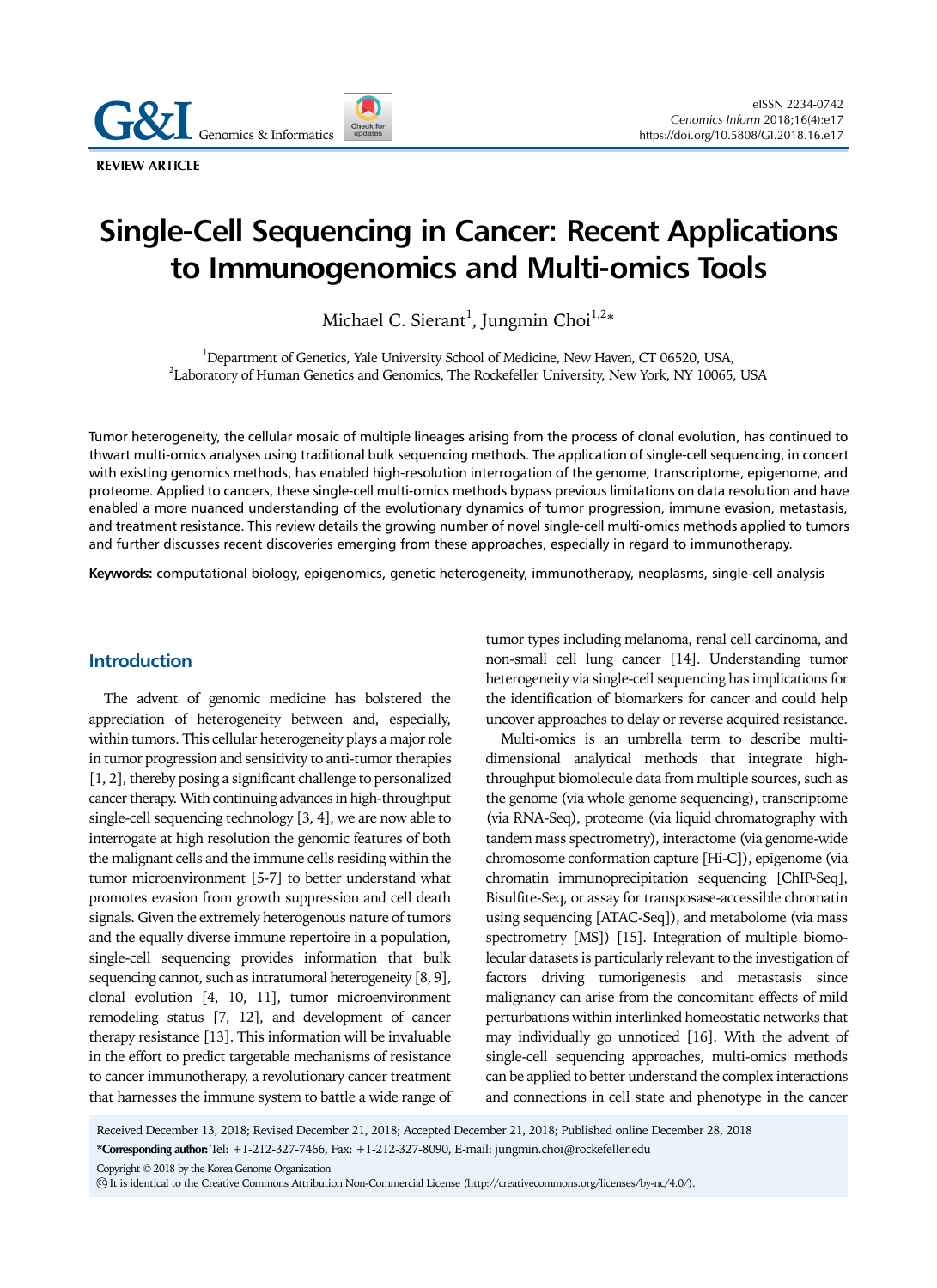ecosystem and explore cellular heterogeneity that often confounds biomolecular variation from multi-omics approaches in bulk [17].

This review presents the perspectives of single-cell genomic analysis in cancer immunology, the potential pitfalls of different single-cell analysis technology, and the therapeutic opportunity for cancer treatment as the hallmarks of precision medicine in the future.

## **The Evolving Role of Single-Cell Genomic Analysis in Cancer Immunotherapy**

A tumor is a complex ecosystem containing an extensive admixture of different cell types, states, and fates. Tumors begin as a single cell but, during the process of tumor progression, accumulate somatic mutations and diversify to form distinct lineages and subclonal populations. This intratumor heterogeneity, and the clonal evolution that results, plays a critical role in many processes such as immune evasion, angiogenesis, and metastasis. This heterogeneity poses a major challenge for genomic analysis by conventional bulk sequencing which typically measures the average signal from an ensemble of cells and is thus a confounding factor in clinical diagnosis and therapeutic treatment of patients.

Understanding genomic alterations at single-cell resolution allows the accurate identification of clonal lineages that favored proliferation despite treatment. To date, most single-cell DNA sequencing (scDNA-Seq) studies of cancer have focused on intratumor heterogeneity and clonal evolution in primary tumors. One of the first studies to use scDNA-Seq to examine aneuploidy evolution in individual cells from triple-negative breast cancer patients found punctuated copy number evolution that was followed by stable clonal expansion [18]. More recently, a study investigated the genomic evolution of single cells in triple-negative breast cancer patients who were treated with chemotherapy and found two distinct subclonal populations that were undergoing extinction and persistence [19].

Among the many single-cell sequencing approaches, single-cell RNA sequencing (scRNA-Seq) has been the most widely used technique and has been demonstrated to be both accurate and scalable. As a result, scRNA-Seq has already had a great impact on improving our fundamental understanding of intratumor heterogeneity [8, 9, 20, 21], clonal evolution [10, 19, 21], and metastatic dissemination [21] in tumors. Previously, application of scRNA-Seq was limited to the interrogation of features on tumor-associated factors, including tumoral somatic mutation burden, neoantigen load, and PD-L1 expression. Recently, however, scRNA-Seq has been used to interrogate immune-related

factors in both tumor cells and microenvironment. In a series of studies, scRNA-Seq was used in combination with tumor spatial heterogeneity analysis to profile the mechanisms of cancer-associated immunosuppression on tumor-infiltrating T-cell dysfunction [22, 23], immunosuppressive tumoral T cells [23], and macrophages [24]. An analysis of melanomas via scRNA-Seq revealed spatial and functional heterogeneity in both the tumor and T cells and further demonstrated the range of T-cell activation, clonal expansion, and exhaustion programs within the tumor [6]. Another study used scRNA-Seq to determine the immune landscape of melanoma patients treated with checkpoint inhibitors and identified two major cell states. One state was similar to that of stem-cell-like memory CD8 T cells and was predominantly found in tumors that responded to treatment, whereas the other state was similar to dysfunctional or exhausted T cells and was commonly seen in resistant tumors [25]. In a further study, scRNA-Seq was applied to map out a high-resolution landscape of immunotherapyresistant melanoma and subsequently discovered a gene expression program that correlated with reduced tumor infiltrating T cells. This study provided a potential approach to predict resistance to immunotherapy before treatment begins, thereby providing a potential target as a means to delay or counter resistance [26].

The discrepancy between mRNA and protein abundance has been frequently reported and even more discordant in the heterogenous tissue of a tumor. Although proteomic studies provide accurate information on the final layer of intratumoral heterogeneity, single-cell proteomics has proven to be more challenging than other single-cell genomic sequencing methods since there is currently no approach to amplify the initial amount of protein. Instead, efforts have been focused on developing methods to more sensitively detect small amounts of protein. Single-cell mass-cytometry (also known as CyTOF) was introduced to tackle this issue with the use of antibody conjugation in combination with MS in order to determine functional properties of cells. In a recent study, this single-cell proteomic method was applied to characterize the functional states of immune cells in melanoma patients before and after anti-PD-1 immunotherapy and found that the frequency of  $CD14^+$  CD16<sup>−</sup> HLA-DR<sup>hi</sup> monocytes in peripheral blood mononuclear cells could be used as a biomarker to discriminate responders from nonresponders [27].

# **Complementation of Single-Cell Genomic Sequencing Analysis with Multi-omic Approaches**

Epigenetics links the genome with its functional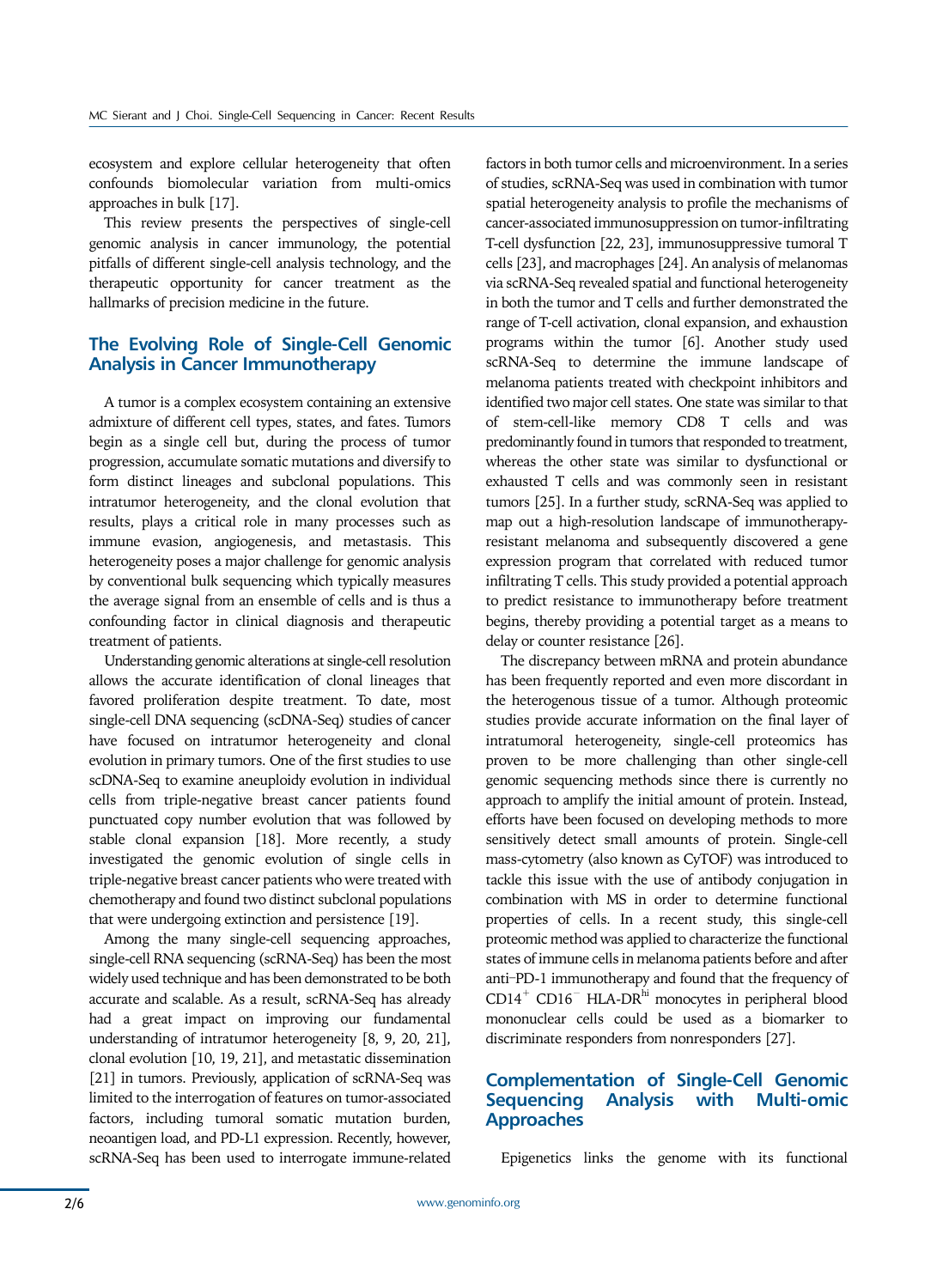phenotypes by regulating gene expression without modification of the DNA sequence itself and is an essential player in cancer progression. The recent development of single-cell epigenomics methods has allowed us to begin addressing significant cell-to-cell variability within tumor populations by profiling methylation, chromatin status, and chromosome organization. Single-cell epigenetic sequencing has primarily been applied in combination with other single-cell genomics to discover new connections between genomic features and cell function, fate, and identity with the ultimate goal of understanding the process and mechanism for tumor progression at each level of genomic regulation.

In one study, single-cell bisulfite sequencing (scBS-Seq) with concurrent scRNA-Seq on a hepatocellular carcinoma

was used to detect differential methylation heterogeneity within two subpopulations. Interestingly, when scBS-Seq was combined with scDNA-seq on the same tumor, a similar pattern of clustered copy number variants (CNVs) was found [28].

Studying single-cell genomic architecture serves as a useful resource to understand the state of the chromatin accessibility and long-range regulatory interactions that could reveal the relationship between topological structure and phenotype in cancer progression. Single-cell combinatorial indexed Hi-C has provided insight into cell regulatory heterogeneity via higher-order chromatin differences and subsequently was used to link karyotypic and cell-cycle state differences [40]. In addition, single-cell ATAC-Seq and ChIP-Seq were used to measure the genome-wide landscape

| <b>Multi-omics methods</b>                                  | Measurement                                                   | <b>Results/Goals</b>                                                                                                                                                                                                                                | Reference |
|-------------------------------------------------------------|---------------------------------------------------------------|-----------------------------------------------------------------------------------------------------------------------------------------------------------------------------------------------------------------------------------------------------|-----------|
| G&T-Seq                                                     | Genomic DNA,<br>mRNA transcriptome                            | Understanding the difference between the transcriptional<br>consequences of chromosomal aneuploidies and<br>interchromosomal fusions                                                                                                                | $[29]$    |
| DR-Seq                                                      | Genomic DNA,<br>mRNA transcriptome                            | The role of copy number variations in variability in gene expression<br>among individual cells.                                                                                                                                                     | $[30]$    |
| scMT-Seq                                                    | DNA methylome,<br>mRNA transcriptome                          | Identification of transcriptome and methylome heterogeneity among<br>single cells but the majority of the expression variance is not<br>explained by proximal promoter methylation, with the exception<br>of genes that do not contain CpG islands. | $[31]$    |
| scM&T-Seq                                                   | DNA methylome,<br>mRNA transcriptome                          | Identification of previously unrecognized associations between<br>heterogeneously methylated distal regulatory elements and<br>transcription of key pluripotency genes                                                                              | $[32]$    |
| scTrio-Seq                                                  | DNA methylome, CNV,<br>mRNA transcriptome                     | Identification of two subpopulations within these cells based on<br>CNVs, DNA methylome, or transcriptome of individual cells                                                                                                                       | [28]      |
| Simultaneous<br>multiplexed profiling of<br>RNA and protein | Multiplexed protein<br>and RNA                                | Identification of significant heterogeneity in responses to treatment<br>at levels of RNA and protein and overall poor correlation between<br>protein and RNA at the level of single cells                                                          | $[33]$    |
| single-cell COOL-Seq                                        | Chromatin state, DNA<br>methylation, and CNV                  | Single-cell and parental allele-specific analysis of the genome-scale<br>chromatin state and DNA methylation dynamics at single-base<br>resolution in early mouse embryos                                                                           | $[36]$    |
| CITE-Seq                                                    | Protein and mRNA<br>transcriptome                             | integration of cellular protein and transcriptome measurements into<br>an efficient, single-cell readout                                                                                                                                            | $[35]$    |
| REAP-Seq                                                    | Protein and mRNA<br>transcriptome                             | Assessment of the costimulatory effects of a CD27 agonist on human<br>$CD8+$ and to identify and characterize an unknown cell type                                                                                                                  | $[34]$    |
| scNOMe-Seq                                                  | DNA methylome and<br>chromatin state                          | Detection of footprints of CTCF binding events and to estimate the<br>average nucleosome phasing distances                                                                                                                                          | $[38]$    |
| scNMT-Seq                                                   | Nucleosome status, DNA<br>methylome and mRNA<br>transcriptome | Identification of links between all three molecular layers and<br>revealing dynamic coupling between epigenomic layers during<br>differentiation                                                                                                    | $[37]$    |
| SIDR-Seq                                                    | Genomic DNA, mRNA<br>transcriptome                            | Identification of genetic heterogeneity and phenotypic information<br>inferred from gene expression patterns at the single-cell level                                                                                                               | $[39]$    |
| sciCAR                                                      | Chromatin state and<br>mRNA transcriptome                     | Reconstruction of the chromatin accessibility profiles of cell types<br>defined by RNA profiles, and link cis-regulatory sites to their target<br>genes on the basis of the covariance of chromatin accessibility<br>and transcription              | $[31]$    |

|  | Table 1. Multi-omics methods |  |
|--|------------------------------|--|
|--|------------------------------|--|

G&T-Seq, genome and transcriptome sequencing; CNV, copy number variant; COOL-Seq, single-cell chromatin overall omic-scale landscape sequencing; CITE-Seq, cellular indexing of transcriptomes and epitopes by sequencing; REAP-Seq, RNA expression and protein sequencing; scNMT-Seq, single-cell nucleosome, methylation and transcription sequencing.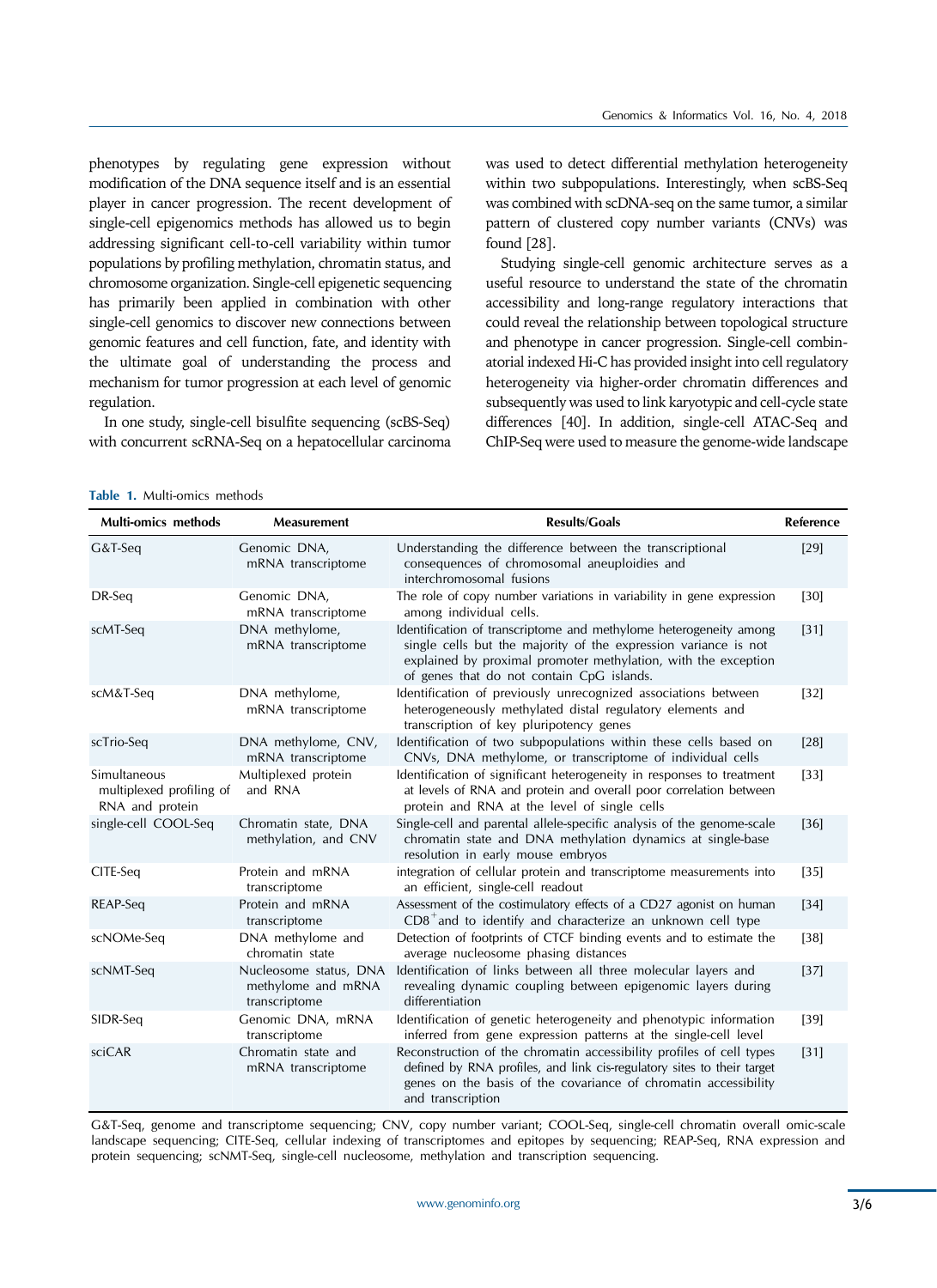of chromatin accessibility at cis-regulatory elements and determine which trans-acting factors might drive functional chromatin states at a single cell resolution [41]. Further, a single-cell combinatorial indexing-based method (sciCAR) to jointly profile chromatin accessibility and gene expression was used to successfully link cis-regulatory sites to their target genes [42]. A recent study used single-cell CyTOF combined with scRNA-Seq to analyze tumor cells, adjacent normal tissue, and blood from early lung adenocarcinoma to propose that tumor-infiltrating myeloid cells likely compromise anti-tumor immunity [43]. In another study, concurrent scRNA-Seq and CyTOF were used to reveal significant remodeling of the lymphoid and myeloid intratumoral compartment during immune checkpoint therapy [44].

Computational methodologies for profiling multi-omics datasets have grown in popularity and sophistication in recent years (Table 1). Recently, two groups independently developed methods to simultaneously analyze cellular protein markers and transcriptome in single cells; REAP-Seq (RNA expression and protein sequencing) demonstrated successful subclustering of natural killer cells [34] and CITE-Seq (cellular indexing of transcriptomes and epitopes by sequencing) improved characterization of immune cell phenotypes [35], respectively. Adding another layer of data, the triple-omics single-cell assay scTrio-Seq (single-cell triple omics sequencing) is able to combine and analyze genomic copy number variation, DNA methylation, and gene expression from single cells and was used to identify two heterogeneous subpopulations with distinct malignant potentials in hepanocellular carcinomas [28]. Alternatively, scCOOL-Seq (single-cell chromatin overall omic-scale landscape sequencing) profiles chromatin state, DNA methylation, and CNVs simultaneously and subsequently revealed a difference in DNA methylation between paternal and maternal alleles, although overall accessibility was similar [36]. Lastly, scNMT-Seq (single-cell nucleosome, methylation and transcription sequencing) analyzes nucleosome occupancy, DNA methylation, and mRNA transcription jointly and, remarkably, discovered distinct dynamics in the coupling of all three molecular layers at developmentally relevant regions during differentiation of embryonic stem cells [37].

Although these single-cell multi-omics approaches have proven extraordinarily fruitful in uncovering the intricacies of cellular heterogeneity in tumors, it has not been without limitations. Uneven genome coverage due to stochastic over or under amplification, strong bias toward amplification of high %GC, low mappability rates (∼20% to 30%), restricted capture rates (∼40%), and high levels of polymerase chain reaction duplicates continue to challenge the efficacy of

these method; however, advances in single-cell methods and computational analyses have begun to overcome these issues by imputing missing information [45, 46]. Although these single-cell experiments have provided tantalizing evidence, further functional validation to confirm these results are necessary.

#### **Conclusion**

Single-cell sequencing technologies already have led to many discoveries in the field of cancer immunology and proven it can provide further insight into our understanding of intratumor heterogeneity, immunoediting, and immunogenicity that are difficult to resolve from bulk sequencing. Nevertheless, many dynamic tumor processes remain poorly understood. With the continual advances in single-cell methods at an ever more affordable cost, the repertoire of new data across additional tumor types and at unprecedented sample size will aid in capturing individual cell states at the transcriptional, regulatory, and translational layers. In combination with functional work, these mechanistic insights can be used to identify prognostic biomarkers, monitor circulating tumor cells, map rare cell population, estimate and stratify tumor and tumor microenvironment heterogeneity, and, finally, be used to identify therapy resistance mechanisms. Ultimately, these approaches will guide the way to detection of single-cell signatures in cancer, precisely manipulate immunity with therapy and vaccination to overcome immune suppression, revitalize immune surveillance, and stabilize or hopefully revert the tumor phenotype in cancer patients.

**ORCID:** Jungmin Choi: https://orcid.org/0000-0002-8614- 0973

## **Authors' contribution**

Conceptualization: JC Writing – original draft: MCS, JC Writing – review & editing: MCS, JC

## **Conflicts of Interest**

No potential conflicts of interest relevant to this article was reported.

### **References**

1. Bhang HE, Ruddy DA, Krishnamurthy Radhakrishna V, Caushi JX, Zhao R, Hims MM, *et al*. Studying clonal dynamics in response to cancer therapy using high-complexity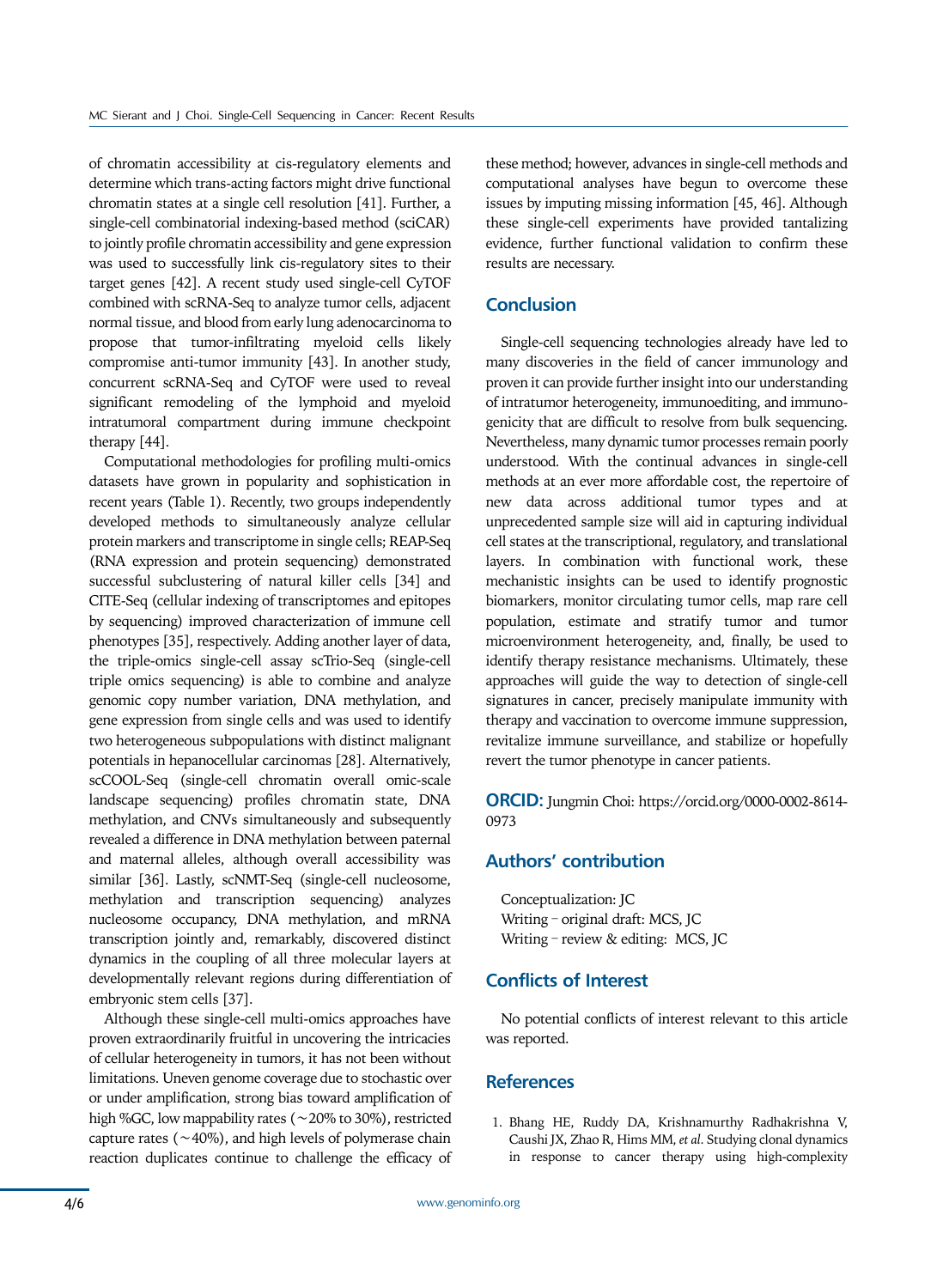barcoding. *Nat Med* 2015;21:440-448.

- 2. Russo M, Siravegna G, Blaszkowsky LS, Corti G, Crisafulli G, Ahronian LG, *et al*. Tumor heterogeneity and lesion-specific response to targeted therapy in colorectal cancer. *Cancer Discov* 2016;6:147-153.
- 3. Tang F, Barbacioru C, Wang Y, Nordman E, Lee C, Xu N, *et al*. mRNA-Seq whole-transcriptome analysis of a single cell. *Nat Methods* 2009;6:377-382.
- 4. Navin N, Kendall J, Troge J, Andrews P, Rodgers L, McIndoo J, *et al*. Tumour evolution inferred by single-cell sequencing. *Nature* 2011;472:90-94.
- 5. Puram SV, Tirosh I, Parikh AS, Patel AP, Yizhak K, Gillespie S, *et al*. Single-cell transcriptomic analysis of primary and metastatic tumor ecosystems in head and neck cancer. *Cell*  2017;171:1611-1624.e24.
- 6. Tirosh I, Izar B, Prakadan SM, Wadsworth MH 2nd, Treacy D, Trombetta JJ, *et al*. Dissecting the multicellular ecosystem of metastatic melanoma by single-cell RNA-seq. *Science*  2016;352:189-196.
- 7. Venteicher AS, Tirosh I, Hebert C, Yizhak K, Neftel C, Filbin MG, *et al*. Decoupling genetics, lineages, and microenvironment in IDH-mutant gliomas by single-cell RNA-seq. *Science*  2017;355:eaai8478.
- 8. Dalerba P, Kalisky T, Sahoo D, Rajendran PS, Rothenberg ME, Leyrat AA, *et al*. Single-cell dissection of transcriptional heterogeneity in human colon tumors. *Nat Biotechnol* 2011;29: 1120-1127.
- 9. Patel AP, Tirosh I, Trombetta JJ, Shalek AK, Gillespie SM, Wakimoto H, *et al*. Single-cell RNA-seq highlights intratumoral heterogeneity in primary glioblastoma. *Science* 2014;344:1396-1401.
- 10. Corces MR, Buenrostro JD, Wu B, Greenside PG, Chan SM, Koenig JL, *et al*. Lineage-specific and single-cell chromatin accessibility charts human hematopoiesis and leukemia evolution. *Nat Genet* 2016;48:1193-1203.
- 11. Hou Y, Song L, Zhu P, Zhang B, Tao Y, Xu X, *et al*. Single-cell exome sequencing and monoclonal evolution of a JAK2-negative myeloproliferative neoplasm. *Cell* 2012;148:873-885.
- 12. Azizi E, Carr AJ, Plitas G, Cornish AE, Konopacki C, Prabhakaran S, *et al*. Single-cell map of diverse immune phenotypes in the breast tumor microenvironment. *Cell* 2018; 174:1293-1308.e36.
- 13. Miyamoto DT, Zheng Y, Wittner BS, Lee RJ, Zhu H, Broderick KT, *et al*. RNA-Seq of single prostate CTCs implicates noncanonical Wnt signaling in antiandrogen resistance. *Science*  2015;349:1351-1356.
- 14. Sznol M, Powderly JD, Smith DC, Brahmer JR, Drake CG, McDermott DF, *et al*. Safety and antitumor activity of biweekly MDX-1106 (Anti-PD-1, BMS-936558/ONO-4538) in patients with advanced refractory malignancies. *J Clin Oncol* 2010;28(15 Suppl):2506.
- 15. Hasin Y, Seldin M, Lusis A. Multi-omics approaches to disease. *Genome Biol* 2017;18:83.
- 16. Chakraborty S, Hosen MI, Ahmed M, Shekhar HU. Onco-multi-OMICS approach: a new frontier in cancer research. *Biomed Res Int* 2018;2018:9836256.
- 17. Bock C, Farlik M, Sheffield NC. Multi-omics of single cells:

strategies and applications. *Trends Biotechnol* 2016;34:605-608.

- 18. Gao R, Davis A, McDonald TO, Sei E, Shi X, Wang Y, *et al*. Punctuated copy number evolution and clonal stasis in triple-negative breast cancer. *Nat Genet* 2016;48:1119-1130.
- 19. Kim C, Gao R, Sei E, Brandt R, Hartman J, Hatschek T, *et al*. Chemoresistance evolution in triple-negative breast cancer delineated by single-cell sequencing. *Cell* 2018;173:879- 893.e13.
- 20. Bernard V, Semaan A, Huang J, San Lucas FA, Mulu FC, Stephens BM, *et al*. Single cell transcriptomics of pancreatic cancer precursors demonstrates epithelial and microenvironmental heterogeneity as an early event in neoplastic progression. *Clin Cancer Res* 2018 Nov 1 [Epub]. https://doi. org/10.1158/1078-0432.CCR-18-1955.
- 21. Karaayvaz M, Cristea S, Gillespie SM, Patel AP, Mylvaganam R, Luo CC, *et al*. Unravelling subclonal heterogeneity and aggressive disease states in TNBC through single-cell RNA-seq. *Nat Commun* 2018;9:3588.
- 22. Singer M, Wang C, Cong L, Marjanovic ND, Kowalczyk MS, Zhang H, *et al*. A distinct gene module for dysfunction uncoupled from activation in tumor-infiltrating *T cells. Cell* 2017;171:1221-1223.
- 23. Zheng C, Zheng L, Yoo JK, Guo H, Zhang Y, Guo X, *et al*. Landscape of infiltrating T cells in liver cancer revealed by single-cell sequencing. *Cell* 2017;169:1342-1356.e16.
- 24. Zong CC. Single-cell RNA-seq study determines the ontogeny of macrophages in glioblastomas. *Genome Biol* 2017;18:235.
- 25. Sade-Feldman M, Yizhak K, Bjorgaard SL, Ray JP, de Boer CG, Jenkins RW, *et al*. Defining T cell states associated with response to checkpoint immunotherapy in melanoma. *Cell* 2018;175:998-1013.e20.
- 26. Jerby-Arnon L, Shah P, Cuoco MS, Rodman C, Su MJ, Melms JC, *et al*. A cancer cell program promotes T cell exclusion and resistance to checkpoint blockade. *Cell* 2018;175:984-997.e24.
- 27. Krieg C, Nowicka M, Guglietta S, Schindler S, Hartmann FJ, Weber LM, *et al*. High-dimensional single-cell analysis predicts response to anti-PD-1 immunotherapy. *Nat Med* 2018; 24:144-153.
- 28. Hou Y, Guo H, Cao C, Li X, Hu B, Zhu P, *et al*. Single-cell triple omics sequencing reveals genetic, epigenetic, and transcriptomic heterogeneity in hepatocellular carcinomas. *Cell Res* 2016;26:304-319.
- 29. Macaulay IC, Haerty W, Kumar P, Li YI, Hu TX, Teng MJ, *et al*. G&T-seq: parallel sequencing of single-cell genomes and transcriptomes. *Nat Methods* 2015;12:519-522.
- 30. Dey SS, Kester L, Spanjaard B, Bienko M, van Oudenaarden A. Integrated genome and transcriptome sequencing of the same cell. *Nat Biotechnol* 2015;33:285-289.
- 31. Hu Y, Huang K, An Q, Du G, Hu G, Xue J, *et al*. Simultaneous profiling of transcriptome and DNA methylome from a single cell. *Genome Biol* 2016;17:88.
- 32. Angermueller C, Clark SJ, Lee HJ, Macaulay IC, Teng MJ, Hu TX, *et al*. Parallel single-cell sequencing links transcriptional and epigenetic heterogeneity. *Nat Methods* 2016;13:229-232.
- 33. Darmanis S, Gallant CJ, Marinescu VD, Niklasson M, Segerman A, Flamourakis G, *et al*. Simultaneous multiplexed measurement of RNA and proteins in single cells. *Cell Rep*